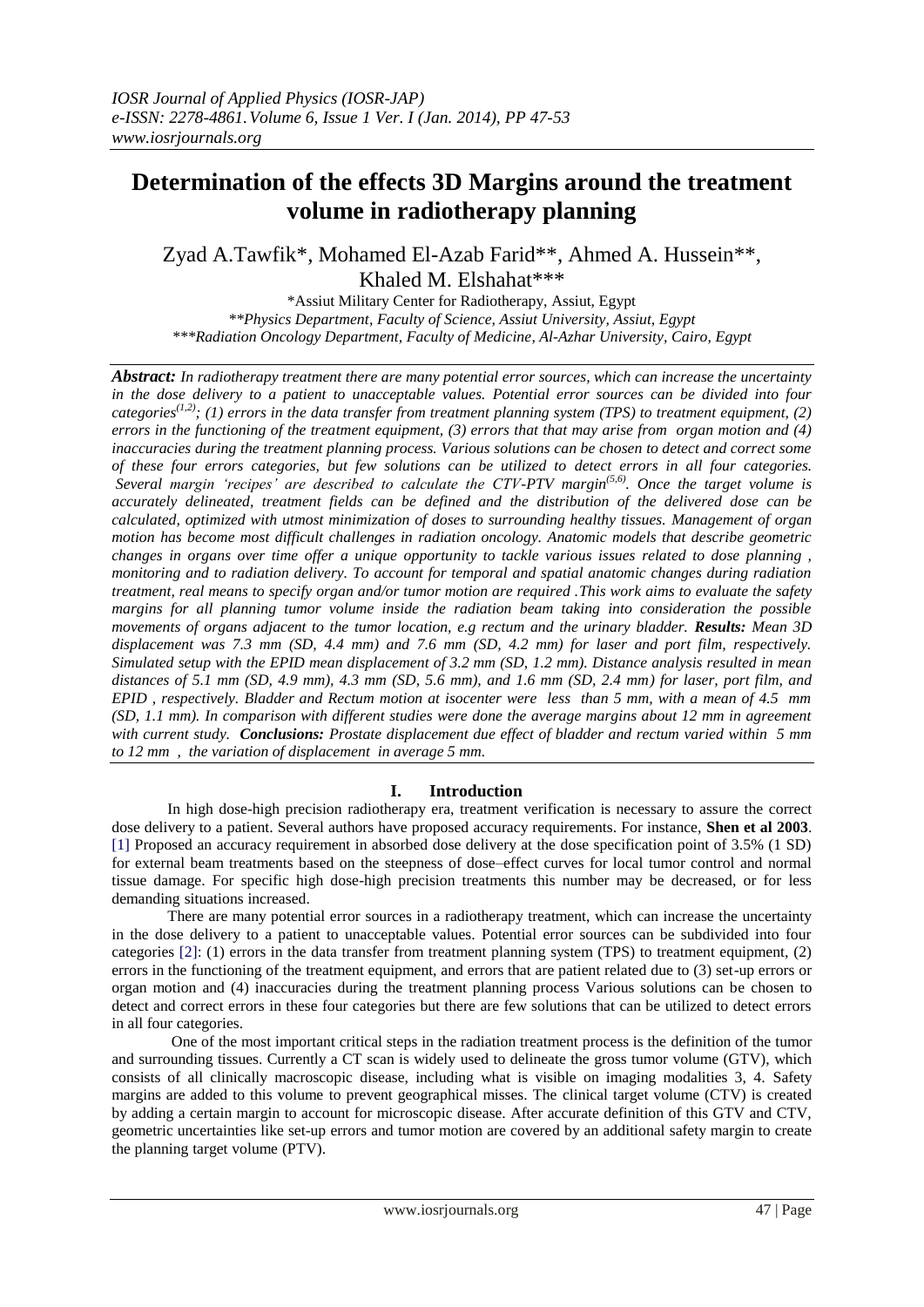These geometrical errors can be divided into systematic (every fraction the same) and random (varying from fraction to fraction) deviations from the planned situation. Several margin 'recipes' are described in literature to calculate the CTV-PTV margin 5-6. Once the target volume is accurately delineated, treatment fields can be defined and the dose distribution can be calculated and optimized

### **II. Material and methods:**

**Materials :** 15 patients during the period May 2012 to April 2013 Linear Accelerator DMX (Varian), with photon energies 6 and 15 MV Treatment planning System, Eclipse .Computed tomography (GE) Coherence software for CT-simulator. Gammex movable laser system.**,** Isoline QA device. Portal imaging**,** QA Kits for Planning system and Portal imaging**.**

- **Method:** 15 patients during the period May 2012 to April 2013 Routine pretreatment verification and individual patient dosimetry. All procedures are based on First CT Fusion images in different condition for Patient– Definition of the Target Volume in addition Safety Margin and relation between TV and surrounding organs (Risk Organs)- Final Step electronic portal imager dosimetry (EPID) as check final step verification system in treatment. Check, all system for treatment for optimize the PTV and OAR delineation margins and error in system for imaging and planning.





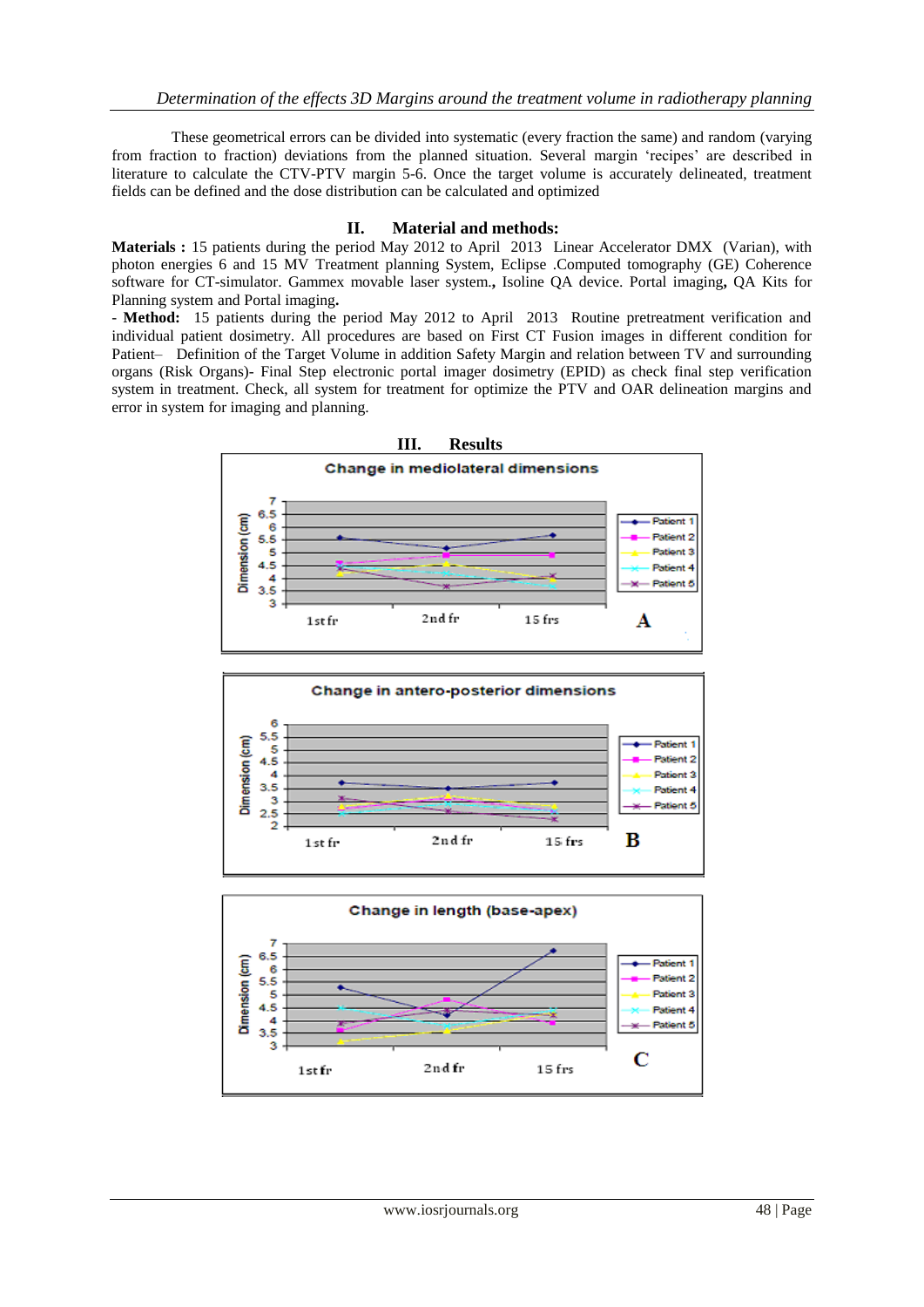

Figures (1). Changes in prostate dimensions over time. Subsequent measurements were made using the ellipsoid approximation. Change in antero-posterior dimensions –in first fraction and second fraction and change after 15 fractions. For 5 selected patients

Fig. 1: illustrate the change in PTV volume during the treatment fraction due to change in shape of prostate – the variation according the CT done for 4 selected patients in average 0.65 mm mediolateral direction, average 0.37 mm in anterior posterior direction, average 0.57 mm in length of Apex for prostate and all average change in volume overage 0.53 mm for all directions. For this results the margin in GTV to CTV should be taken about 0.5 mm for encompass the CTV all over radiation fields



Fig( 2) Inter-fractional setup errors in x, y, z direction of 15 prostate patients, based on bony anatomy calculated by the rigid correlation matcher. For each patient, the mean translational error and its standard deviation is plotted.



Fig (3): Displacement of Rectum Volumes

- As Show in Fig (3) : the max change in rectum volumes in patients involve this study about 12 mm as average in all directions .
- There is significant increase in rectum dose about 12 Gy more than stable condition for rectum.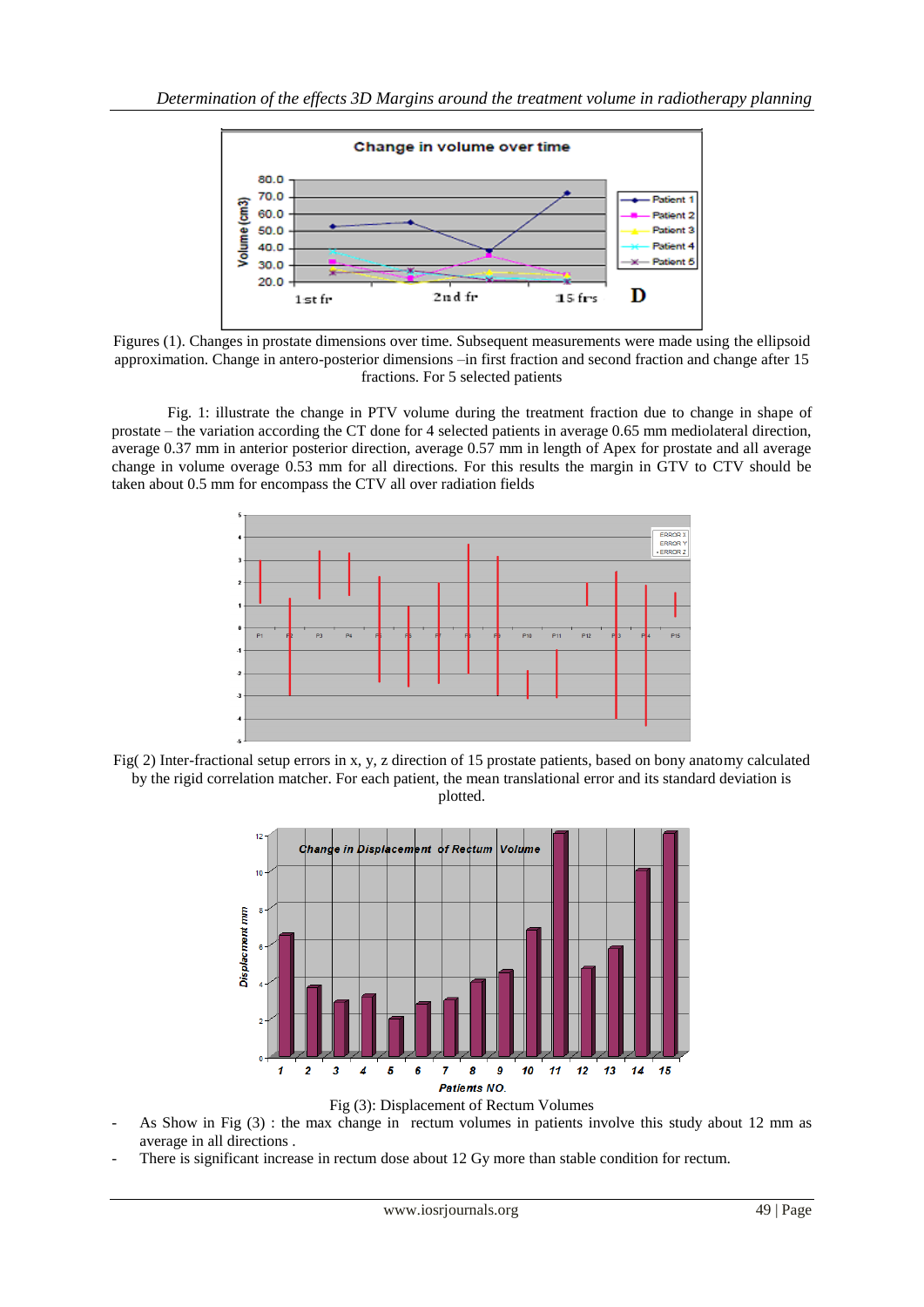*Determination of the effects 3D Margins around the treatment volume in radiotherapy planning* 



- As show in Fig (4 ) : the displacement in PTV and CTV in decrease in local control in tumor due to decrease in average volume was received optimum dose 95 % .
- According to multi studies done for coverage of PTV– there is no ideal coverage but coverage may be change but should be not, less than 95 % from volume not received not less 95 % from prescribed dose.
- In comparison with many study for PTV for Prostate displacement due effect of bladder and rectum varied within 5 mm to 12 mm , but the current study the variation of displacement in average 5 mm. ( as shown in Fig . 5).

Fig . 5 illustrated the PTV , CTV and Rectum volume from previous CT done for same patient with different condition.( tow different CT scans fusion for the Same Patient )

- This displacement increase the Rectum dose (restricted the prescribed dose for Prostate (reduce the local control of patient to control disease plus increase the risk factor for rectum damage.
- According this variation the recommendation PTV should be included this value in addition the uncertainties values.



Fig.(6): The Displacement in Bladder Volumes



**Fig.(7 ) : Fusion Image displayed the Change in Bladder Volume Two CT scans in different condition for the same patient**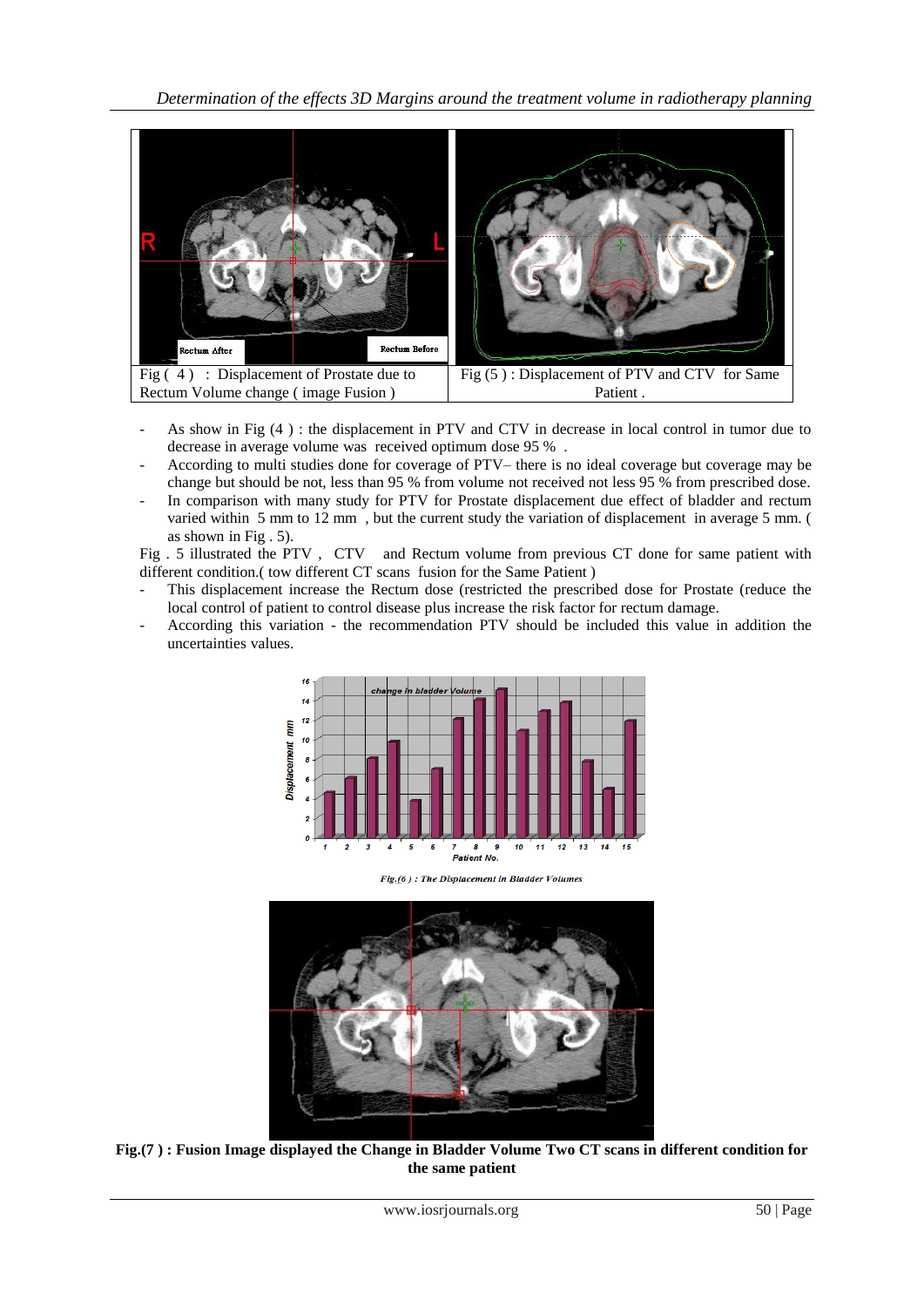-in Fig. (7);- as shown the shape of bladder change due to filling and emptying – according volume change toe volume of CTV and PTV displaced – change the dose cover target will decrease . - According for target cover by optimum dose the local will affect .



**Fig (8 ) : Displacement due to Rectum and Bladder Volumes Changes**

-As show Fig (8): illustrate the displacement in critical Volumes and PTV due to empty and filling the bladder and rectum.

- According study for displacement and margins for PTV about 9 mm for safety bladder and rectum dose tolerances.

- Good arrangements for planning is five fields size due to reduce the bladder and rectum dose in addition the Head of femurs within the tolerances of critical structures.

In Fig (8) : illustrate the fusion between two image for different condition for imaging according empty and filling of bladder and rectum .

- Accruing my thesis can see the best condition the rectum should be empty to sure the PTV not displacement due to increase dose was received by critical like Bowel loop and Bladder.

- Bladder according condition of image empty or filling during the all fractions (all setting of treatment for Prostate patient) to reduce the dose to bladder as much as you can.



**Fig. (9): Axial View for Rectum Volume variation the same patient** 

- As show in fig (9): the dose to rectum is increase due to change in volume and displacement of target PTV.
	- This problem was solve by optimum margins about 9 mm in PTV and CTV.

In comparison with different studies were done the average margins about 12 mm in agreement with current study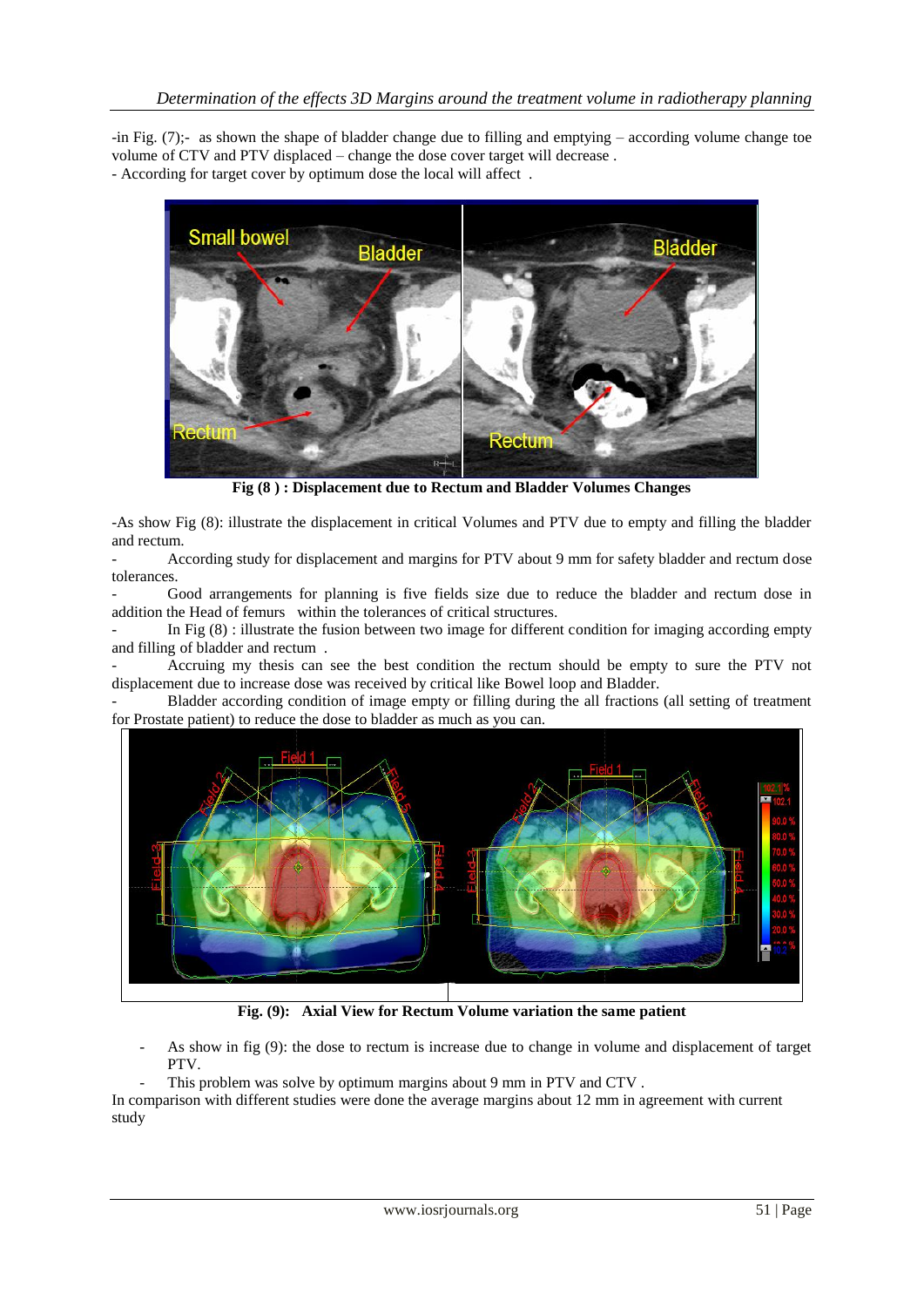

**Fig (10) : Target evaluation for Rectum Displacement during different CTs** 



Fig.11.Different Dose volume histograms displays the different conditions of bladder for the same Patient



Fig.12. Different Dose volume histograms displays the different condition Rectum for the same patient

## **IV. Conclusions:**

Prostate displacement due effect of bladder and rectum varied within 5 mm to 12 mm , the variation of displacement in average 5 mm. Geometric Verification is Mandatory for all external beam radiotherapy. The geometric Verification Process must be carried out within a clearly structure, adhering to locally protocols. Each radiotherapy department should determine the verification protocols as planning margins required for their own practice. This because the frequency if imaging , the tolerances and action levels used , and the planning margins will vary according to local use of techniques, process, anatomical sites equipment and immobilization.